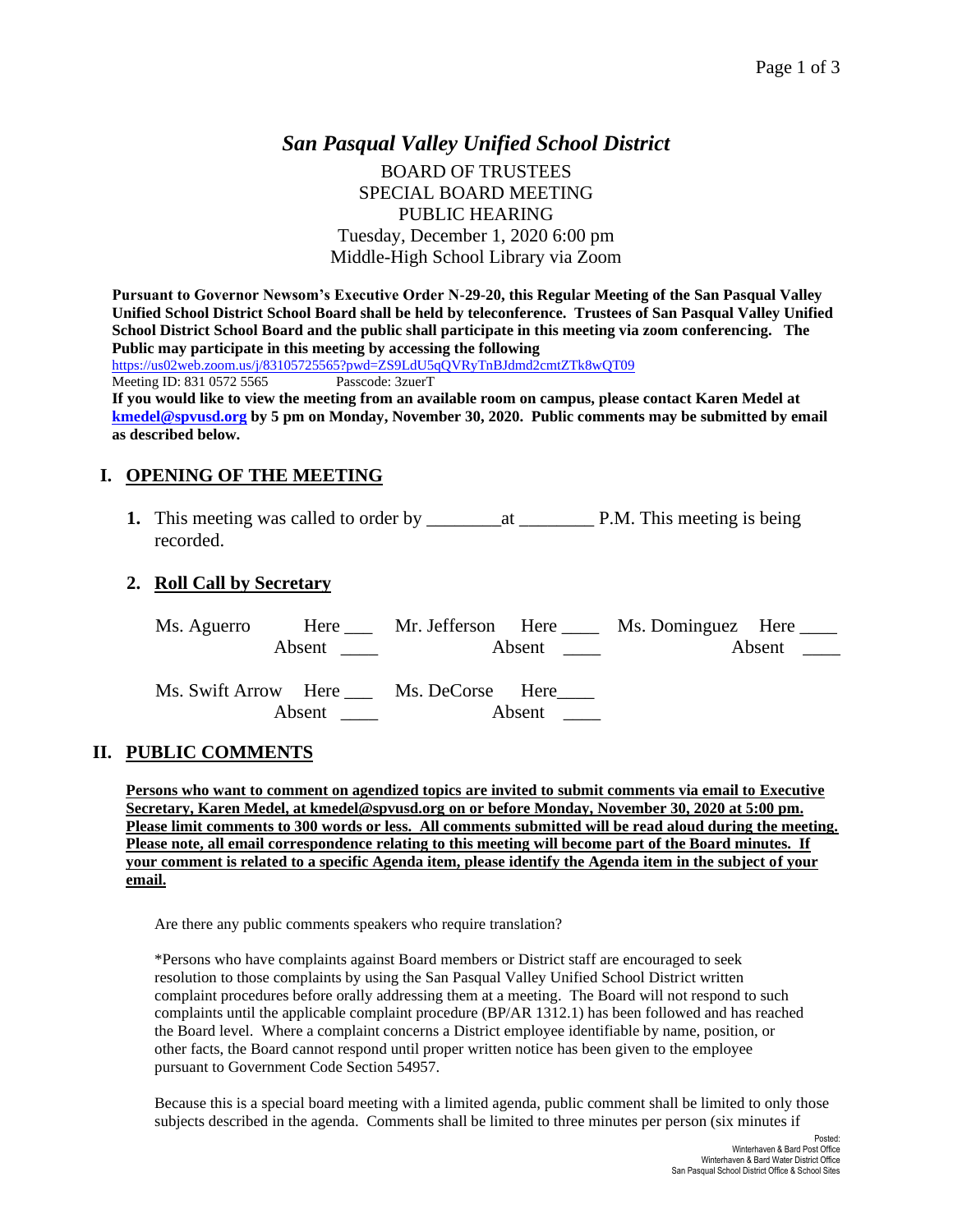translator required) and twenty minutes (forty minutes if translator required) for all comments, per topic, unless the board president, subject to the approval of the Governing Board, sets different time limits.

### **III. PRESENTATION**

1. Leadership Associates – Search Firm for Superintendent

### **IV. NEW BUSINESS**

1. Approve Contract with Leadership Associates to Begin Search for Replacement Superintendent

|                          |                                                |                                                 |         | Ms. Aguerro Aye ____ Mr. Jefferson Aye ____ Ms. Dominguez Aye ____                  |           |
|--------------------------|------------------------------------------------|-------------------------------------------------|---------|-------------------------------------------------------------------------------------|-----------|
|                          | $No \ \_$                                      |                                                 |         |                                                                                     | $No \t —$ |
|                          | Abstain                                        |                                                 |         |                                                                                     | Abstain   |
|                          | Ms. Swift Arrow Aye _____ Ms. DeCorse Aye ____ |                                                 |         |                                                                                     |           |
|                          | $No \ \_$                                      |                                                 |         |                                                                                     |           |
|                          | Abstain                                        |                                                 | Abstain |                                                                                     |           |
| <b>Gymnasium Project</b> |                                                |                                                 |         | 2. Consideration of Award of Lease/Leaseback Contract to TLS Choice for High School |           |
|                          |                                                |                                                 |         |                                                                                     |           |
|                          |                                                |                                                 |         | Ms. Aguerro Aye _____ Mr. Jefferson Aye _____ Ms. Dominguez Aye ____                |           |
|                          | $No \ \_$                                      | $\overline{\text{No}}$ $\overline{\phantom{0}}$ |         |                                                                                     | $No \t —$ |
|                          | Abstain                                        |                                                 | Abstain |                                                                                     | Abstain   |
|                          |                                                |                                                 |         |                                                                                     |           |

| Ms. Swift Arrow Aye |         | Ms. DeCorse Aye |                |  |
|---------------------|---------|-----------------|----------------|--|
|                     | Nο      |                 | N <sub>0</sub> |  |
|                     | Abstain |                 | Abstain        |  |
|                     |         |                 |                |  |

## **V. CLOSED SESSION Time: \_\_\_\_\_\_P.M.**

- 1. PERSONNEL MATTERS Pursuant to Government Code 54957 The Board will meet in closed session to consider the appointment, employment, evaluation of performance, discipline, or dismissal of a public employee or to hear complaints or charges brought against the employee by another person or employee
	- a. Appoint Interim Superintendent
	- b. Superintendent Contract